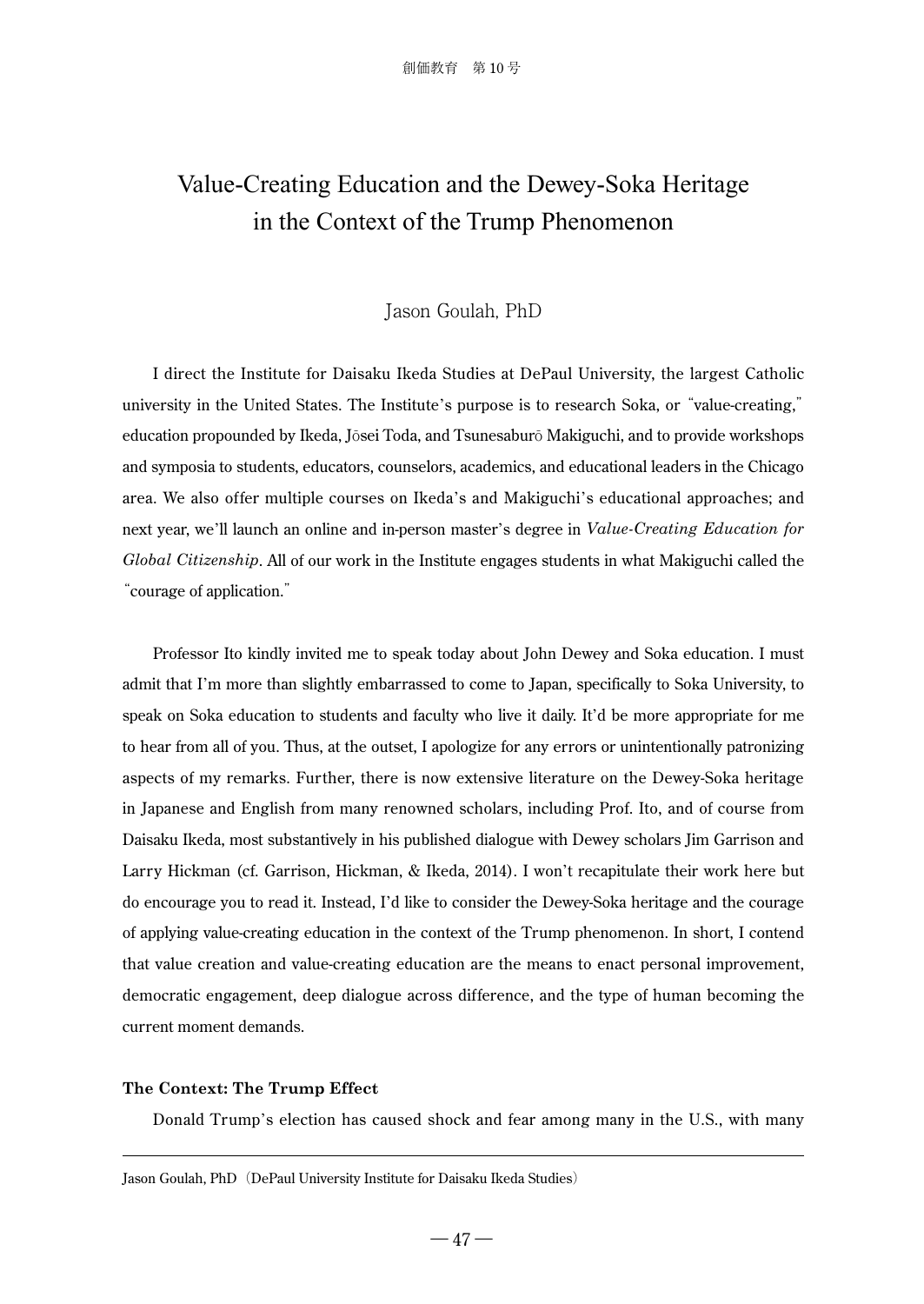wondering how the country could have elected such a candidate. Some are even equating the November  $9<sup>th</sup>$  election results with the trauma and fear felt after the September  $11<sup>th</sup>$  terrorist attacks on the World Trade Center in 2001. Twitter is ablaze with tweets about "11/9" as the new 9/11.

Personally, the day after the election, many of my colleagues and students looked like zombies, numb with disbelief. A number of teacher friends said they called in sick to work because they couldn't even get out of bed the next day, they were so physically ill at the thought of a Trump presidency and the harm it would cause nationally and globally. After all, as is well documented even on book stands here in Japan, Trump won by regularly maligning entire groups, spewing vulgarities, and offering few substantive proposals other than to "make America great again" by walling off Mexico, "repealing and replacing Obamacare," and banning and registering Muslims.

Days after the election, the Southern Poverty Law Center published a report titled "The Trump Effect: The Impact of the Presidential Campaign on Our Nation's Schools," which indicates a dramatic increase in instances of racist and xenophobic harassment and intimidation across the country. In less than a week between Nov 8 and Nov 14, four hundred and thirty seven incidents targeting women, people of color, immigrants, Muslims, and the LGBT community were reported. Hate crimes and racist and anti-Semitic graffiti have risen, as have teachers' concerns about increased hatred, fear, and bullying in schools, the report says. One woman in Colorado told the Southern Poverty Law Center that her 12-year-old daughter was threatened by a boy who said, "Now that Trump is President, I'm going to shoot you and all the blacks I can find." Even before this report, news outlets published stories of increased cases of children vomiting in school and requiring counseling because of fears related to Trump's election. They, like many of my colleagues, students, and friends, feel utterly helpless, hopeless, and powerless. They believe democracy has let them down, and it's clear that real dialogue across difference isn't happening.

#### **Considering the Dewey-Soka Heritage**

So what does any of this have to do with the Dewey-Soka heritage? With regard to Dewey, in April this year, New York University professor Catharine Stimpson (2016) reviewed Dewey's *Democracy and Education*, contextualizing the book a century after its publication in Trump's campaign. She begins her review this way:

*The rallies during Donald Trump's 2016 presidential campaign feature exuberant calland-response exchanges. Denouncing immigrants from south of the border, Trump shouts, "We're going to build a wall." He pauses to let the crowd's emotions storm up. Then he*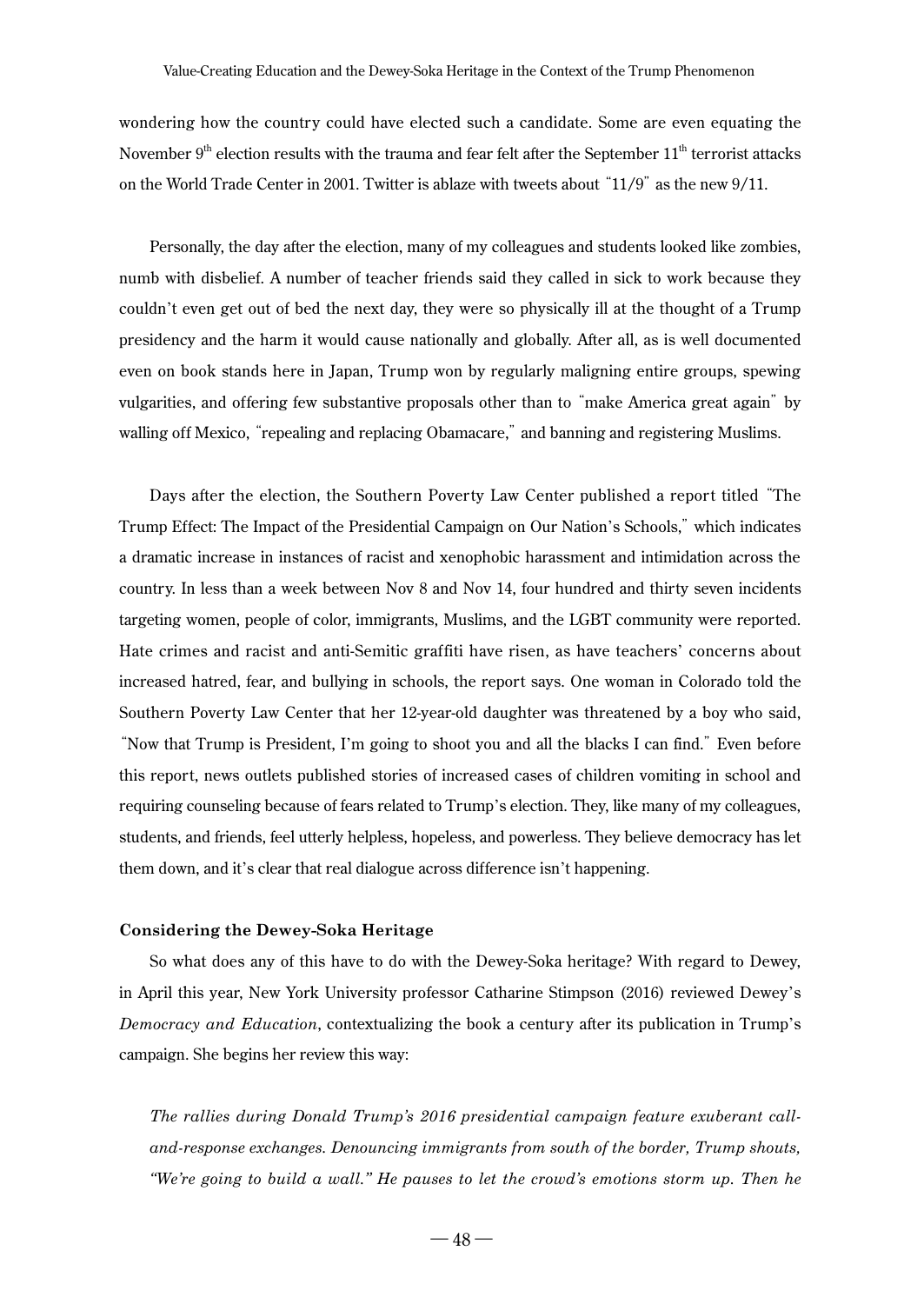*asks, "And, by the way, who's going to pay for that wall?" The crowd roars back, "Mexico." Happily to the rally-goers, these words simplify our pluralistic world into two warring blocs: the good Trumpeteers and the bad Others.*

*With liberal notions of communication and tolerance subjected to this violence, I have turned to the ideas of a Vermonter, although one who passed away in 1952, John Dewey, for their defense. Dewey's* Democracy and Education *is a firm rebuke to today's hate-filled campaign, even 100 years after its publication.*

Likewise, three days after the election a law professor tweeted the following [though slightly edited] excerpts from the pragmatist Deweyan philosopher Richard Rorty's 1998 book *Achieving Our Country: Leftist Thought in 20th Century America* (This book was published in Japanese in 2000 as アメリカ未完のプロジェクト—20 世紀アメリカにおける左翼思想 ; 晃洋書房 ):

*[M]embers of labor unions, and unorganized unskilled workers, will sooner or later realize that their government is not even trying to prevent wages from sinking or to prevent jobs from being exported. Around the same time, they will realize that suburban white-collar workers — themselves desperately afraid of being downsized — are not going to let themselves be taxed to provide social benefits for anyone else.*

*At that point, something will crack. The nonsuburban electorate will decide that the system has failed and start looking around for a strongman to vote for — someone willing to assure them that, once he is elected, the smug bureaucrats, tricky lawyers, overpaid bond salesmen, and postmodernist professors will no longer be calling the shots. …*

*One thing that is very likely to happen is that the gains made in the past 40 years by black and brown Americans, and by homosexuals, will be wiped out. Jocular contempt for women will come back into fashion. The words "nigger" and "kike" will once again be heard in the workplace. All the resentment which badly educated Americans feel about having their manners dictated to them by college graduates will find an outlet. (pp. 89-90)*

According to the *New York Times*, this professor's tweet was retweeted thousands of times, "generating a run on [Rorty's] book — its ranking soared on Amazon and by day's end it was no longer available." It's being reprinted for the first time since 2010.

The argument underlying Rorty's ostensible prescience warrants examination. His basic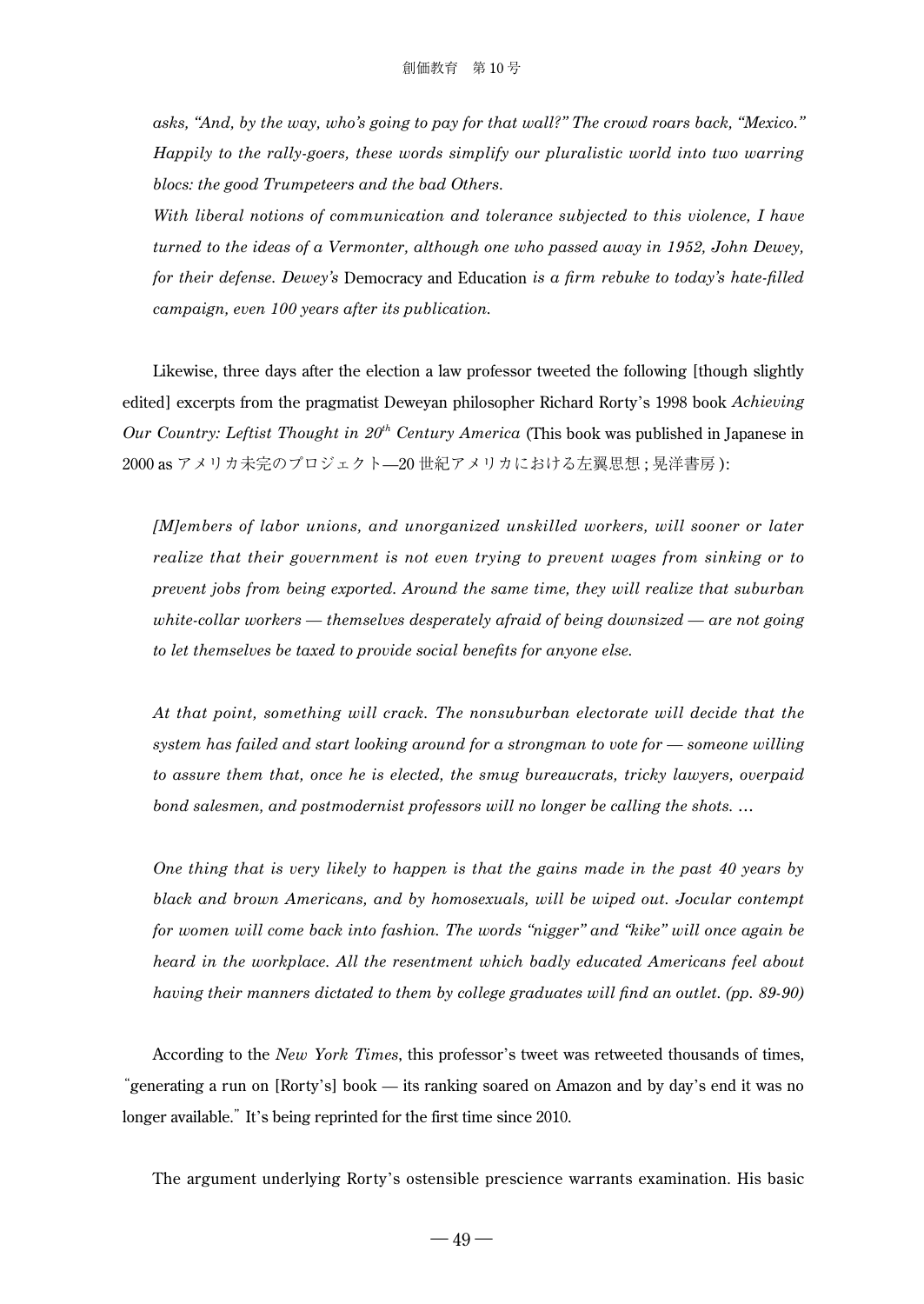premise is that the Left can be categorized into two groups: The pragmatic reformist Left, rooted in the rhetoric of Walt Whitman and John Dewey, and the cultural Left, rooted in post-structuralist philosophy. The former ushered in the *action*-oriented reforms of the first six decades of the  $20<sup>th</sup>$  century. Rorty calls this Left the "agents." The latter, shaped by the events of Vietnam and manifest in the 1968 student movements around the world, including here in Japan, he calls "spectators." This Left became mainly detached cosmopolitan academic-types who *theorize* injustice to the racially, sexually, and ethnically marginalized. The former offers an inspiring vision of hope, economic possibility, national pride, and a universal identity; the latter works in the "politics of difference,""of identity," and "of recognition," and is concerned more with stigma and psychosexual motivations than with money. Both groups seek happiness and meaningfulness but disagree on the ends and means to achieve these.

Rorty concedes that while the reformist Left accomplished much, particularly in terms of economic advancement, White males benefitted the most from its initiatives. Its belief that racial injustice was a by-product of immiseration didn't pan out, however, paving the way for the cultural Left to form and, Rorty agrees, make equally important gains for minorities and the marginalized. However, Rorty argued that, as the above-mentioned tweeted excerpts indicate, the shift from the reformist Left to the cultural Left would result in working-class and impoverished Whites, feeling ignored by the cultural Left, voting for a strongman—like Donald Trump—who will lift them out of economic poverty.

In all of this, Rorty concludes that we should *not* take the perspective of the detached cosmopolitan spectator: "We should face up to unpleasant truths about ourselves, but we should not take those truths to be the last word about our chances for happiness, or about our national character. Our national character is still in the making" (Rorty, p. 106). In other words, Rorty urges Americans to recapture the spirit of Whitman and Dewey, and to engage in embodied dialogic democracy, the continual engagement through which we become fully human and create our happiness.

#### **Walt Whitman and Daisaku Ikeda**

Rorty's focus on Whitman and Dewey here is especially germane to our discussion, particularly in light of my contention that value-creation is the means to enact personal improvement, democratic engagement, deep dialogue across difference, and the type of human becoming the current moment demands.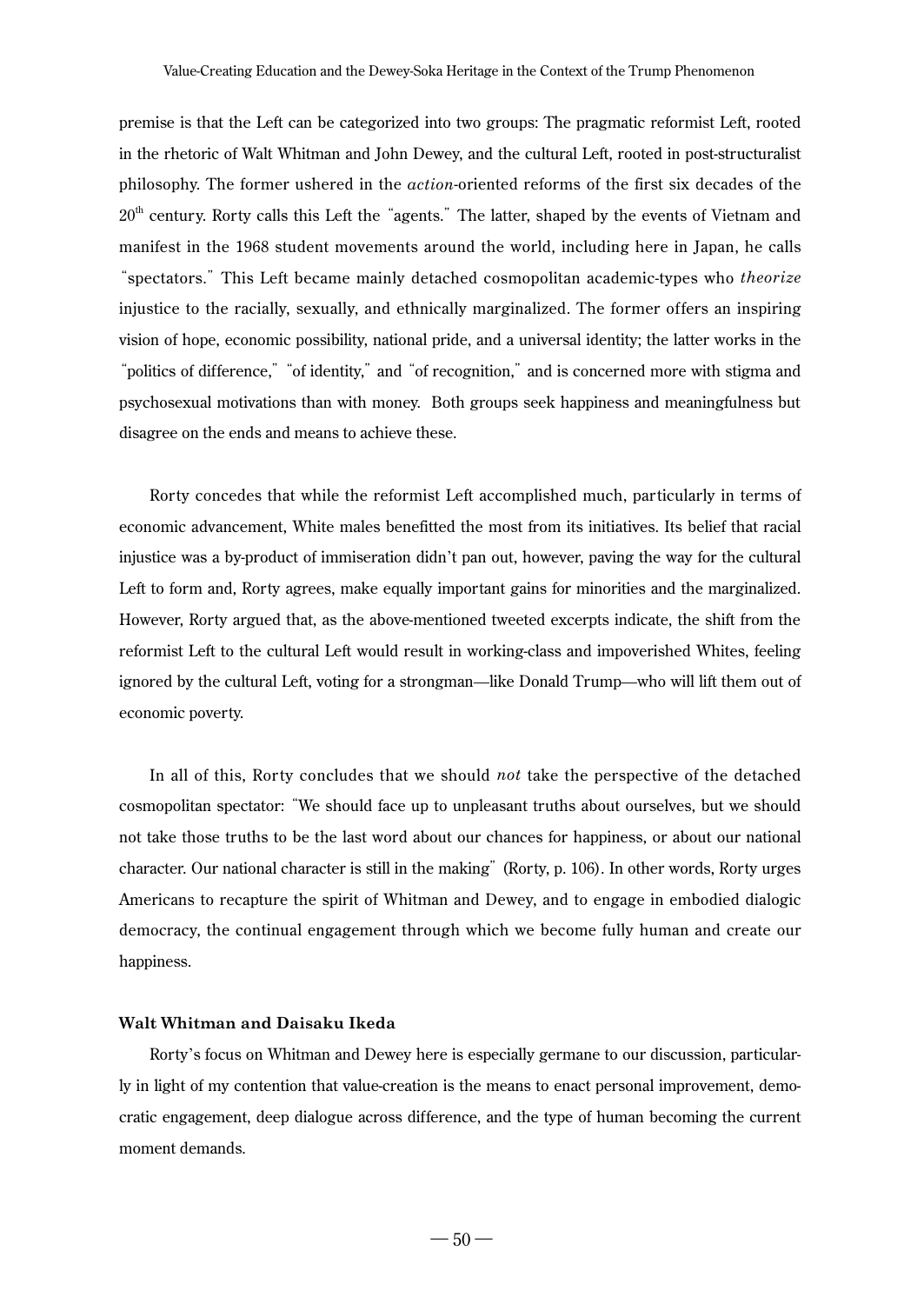Rorty affirms that "for both Whitman and Dewey, the terms 'America' and 'democracy' are shorthand for a new conception of what it is to be human—a conception which has no room for obedience to a nonhuman authority, and in which nothing save freely achieved consensus among human beings has any authority at all" (p. 18). Rorty offers the following from Dewey in support: "Democracy is neither a form of government nor a social expediency, but a metaphysic of the relation of man and his experience in nature"<sup>1</sup> . Or, as Ikeda simply puts this relation at the opening of his dialogue with Garrison and Hickman: "It is dialogue that is the essence of democracy" (灯台, Dec 2009, p. 53).

For Ikeda, as Prof. Ito and I state in our co-authored article (Goulah & Ito, 2012), dialogue takes many forms within the context of education (and I don't mean "schooling"). At the Soka schools, this includes dialogue with nature, great books, and great works of art to dialogue among students, between students and faculty, and between students and many of Ikeda's dialogic interlocutors who visit the schools. Walking among statues of Leonardo da Vinci, Walt Whitman, Alisher Navoiy, Marie Curie, Rabindranath Tagore, and other great thinkers that adorn the Soka University campus, one also imagines Ikeda entreating students to engage the cultural and linguistic Other in life-changing dialogue. Like Mikhail Bakhtin (1986), Ikeda considers dialogue a process by which we become "fully human": "We are not born human in any but a biological sense," Ikeda states; "we can only learn to know ourselves and others and thus be trained in the ways of being human. We do this by immersion in the ocean of language and dialogue fed by the springs of cultural tradition." (Ikeda, 2010a, p. 228).

But this is no easy task when done "correctly." We must be vulnerable, patient, deeply reflective, and persistent. Again, to quote Ikeda (2010b): "It is only in the burning furnace of intense, soul-baring exchanges—the ceaseless and mutually supporting processes of inner and outer dialogue between one's "self" and a profoundly internalized "other"—that our beings are tempered and refined" (p. 43).

Yet, this type of deep dialogue that Ikeda envisions across difference clearly isn't happening in the U.S. Factions seem to remain in their bubbles, "dialoguing" among themselves while fear and ignorance of the Other remain in what Ikeda, referencing Gabriel Marcel, calls the spirit of abstraction. It is here where consideration of Whitman and Ikeda is essential for our understanding of the Dewey-Soka heritage, that is at least if we agree with Rorty that Whitman informs Dewey. In other words, for Ikeda, the Dewey-Soka heritage may fully take shape in his relationship with Whitman. Those familiar with the Ikeda corpus know well his affinity for and with Whitman. For example, in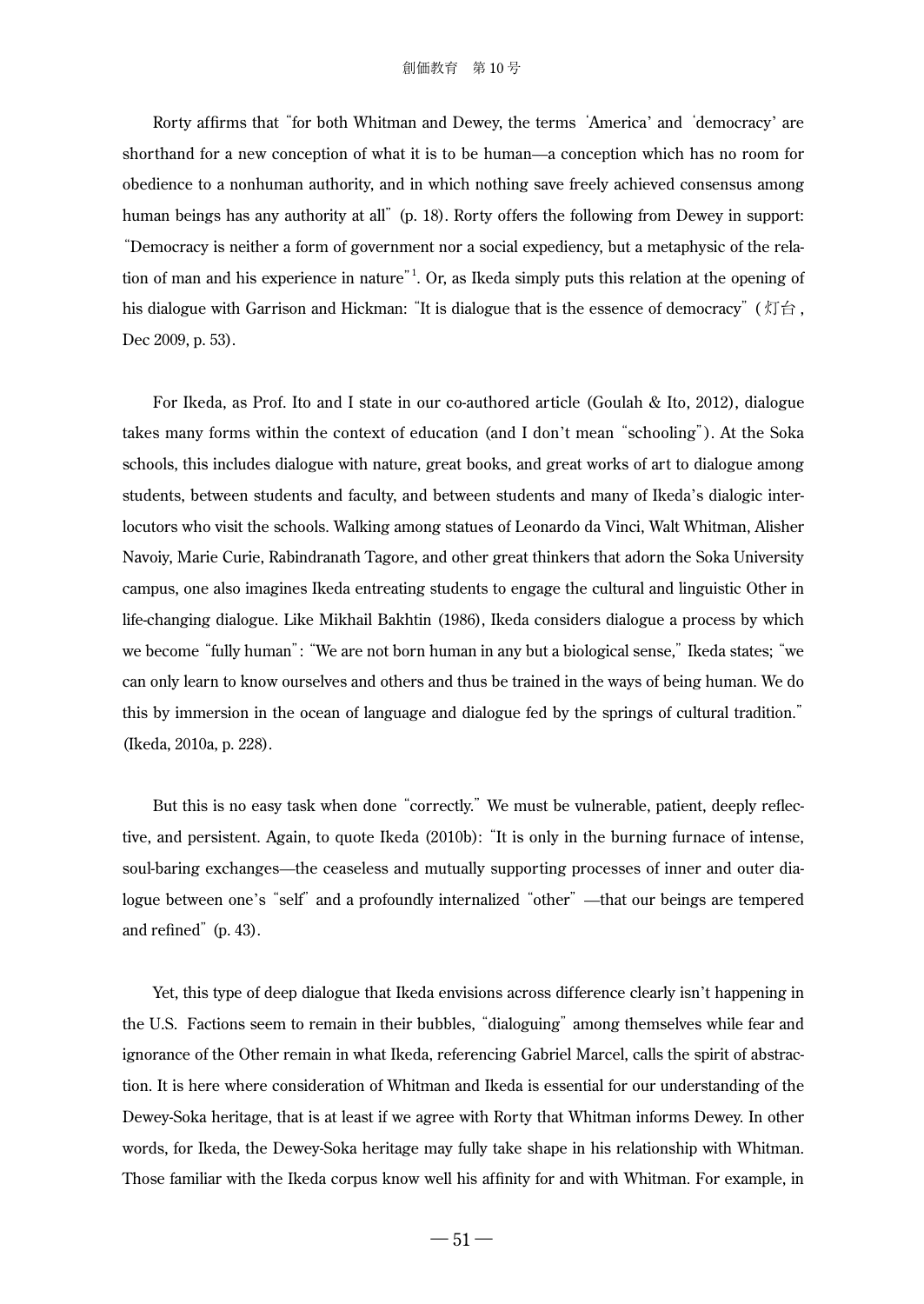#### Value-Creating Education and the Dewey-Soka Heritage in the Context of the Trump Phenomenon

the poem "Like the Sun Rising," written for Whitman on the centenary of his passing, Ikeda writes:

On that day our dialogue began the sheer and solitary nobility of your spirit fanned within me flames of courage; your vision of a light-filled future brought up surging energy and hope.

The utter overflowing freedom of your soul struck me like a bolt of empathetic lightning sundering the dark, making bright the path of my progress, inviting me toward the great way of humanity.

#### And,

Like a bird bathed in the sun's light as it flies through the sky, like a sailor on a night sea addressing the stars, I have spoken with you of humanity's tomorrow, sung songs of praise to life, pondered the laws that govern the infinite universe.

Whitman scholar Kenneth Price (2015) addresses the Whitman-Ikeda relationship, arguing, "The ability to love even one's enemies—always an unusual trait— was manifested in Whitman's life just as it is seen in Ikeda's generous response to American thinkers and culture" (p. 71). He adds, "[Ikeda] and Whitman are after the same goal—democracy that permits common humanity to flourish" (p. 88). The persistent pursuit of such love even of one's enemies must become the hallmark of our actions toward deep democratic dialogue of becoming.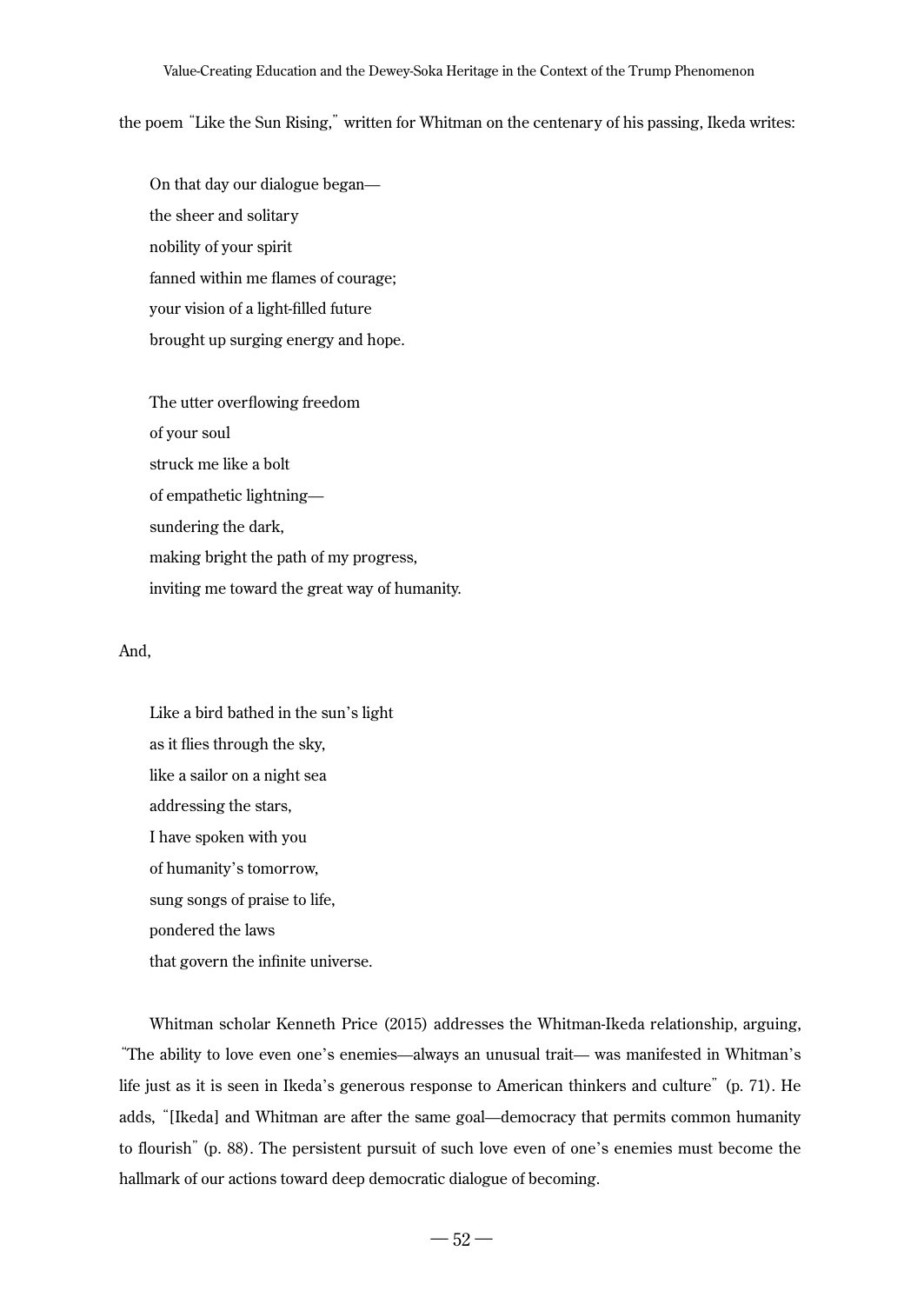#### **Value-Creation: Happiness as Dialogic and Democratic Becoming**

Ikeda maintains that such a pursuit allows us "to advance along the road of value-creation" (Tu & Ikeda, 2007, p. 142). The Soka tradition of course teaches us that value-creation is the means to achieving absolute happiness. Makiguchi ([1930] 1981-1988) states:

Other than "happiness" there is no word that fully and accurately expresses the unhindered pursuit of the cultural life that is the objective of education. From my own experience of the past several decades and from pondering this question over that time, I have come to believe this word gives the most realistic, straightforward and apt expression to the goal of life desired and sought by all people. (Vol 5, p. 124).

In his beautifully titled *A Significant Life: Human Meaning in a Silent Universe*, Todd May (2016) explores the difference between meaningfulness and happiness as the fundamental aim and purpose of life. He casts these two as separate and unrelated, arguing that someone can have meaningfulness without happiness, and vice versa. He concludes, "There is something *democratic* about focusing on happiness, especially when compared with meaning"(p. 28). He views meaning as objective and externally defined, suggesting, "It is as though I must reach beyond myself, beyond my life, my desires and hopes and even what I love, in order to fulfill the requirement of meaning" (p. 29). Happiness is different:

[Happiness] is not about attaining a standard outside of me. Instead it concerns the character of my own life. It is personal. Happiness is about whether the trajectory of my day is unfolding in a way that is satisfying to me rather than whether it measures up to a standard outside of me. And this makes it more democratic. Each of us can decide whether we are happy or not. (May, 2016, pp. 28-29)

May seems unaware of the Soka tradition, unaware that within the philosophy of value creation happiness and meaning are contingent and always related. As Ikeda (1996) states, "Put simply, value creation is the capacity to find meaning, to enhance one's own existence and contribute to the well-being of others, under any circumstance" (p. 25). And this relationship is important when we consider the tension between subjectivities of the reformist Left and the cultural Left, of the impoverished or working-class White and the marginalized minority, or of any Other demanding our dialogic engagement.

For as we know, our happiness through value creation—if it is to be democratic in the Whitman, Deweyan, Soka sense—is contingent upon the social good we create as much as on the personal gain we develop. And in this, Hatano (2009) argues, following Bakhtin, value-creation is inherently and necessarily dialogic, a process of negotiating the tension between one's own internally persuasive discourse of gain, good, and beauty and that of the Other. In short, value-creation is the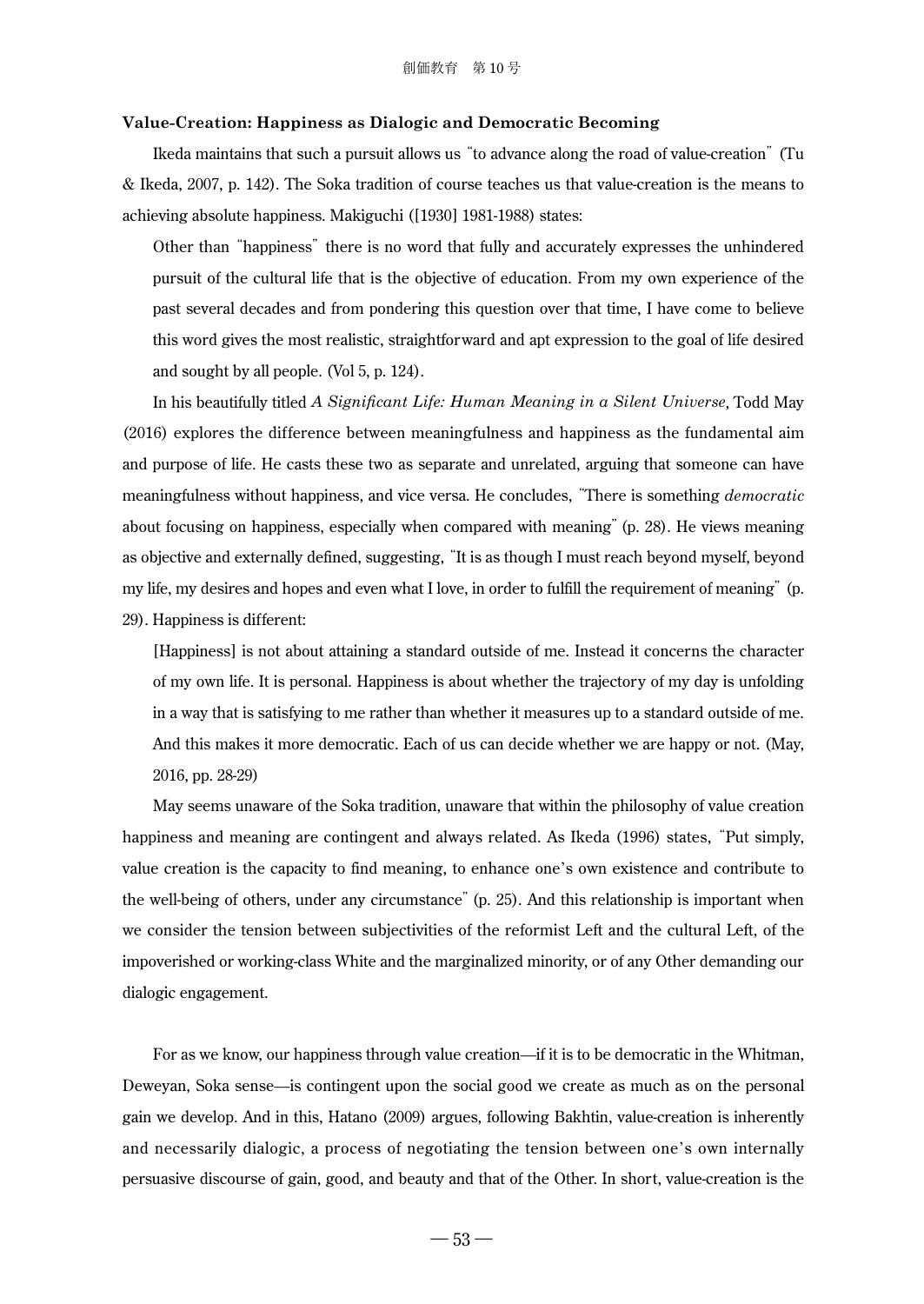dialogic process of co-living toward personally and socially beneficial ends. It is democratic.

Soka education, then, as we well know, is the process of fostering in students the character and ability to create such democratic value volitionally and dialogically in the space of the Other's character. This is why Ikeda calls value-creating, or Soka, education "human education," because it is a process of becoming fully human, "an endeavor that emphasizes the development of the kind of 'character' such that children can, of their own accord, open the way for a happy life" (see Ikeda in Gu & Ikeda, 2012, pp. 311-312).

## **Conclusion**

Shortly after 9/11, Martha Nussbaum's book *For Love of Country?* was re-issued. In it, she holds that we should distrust conventional patriotism as parochial and instead see ourselves first of all as "citizens of the world." The book contains responses from sixteen prominent thinkers, some of whom, including Kwame Anthony Appiah and Amartya Sen, have elsewhere engaged the Soka tradition. In one response, McGill University professor Charles Taylor insists the following:

A citizen democracy can only work if most of its members are convinced that their political society is a common venture of considerable moment and believe it to be of such vital importance that they participate in the ways they must to keep it functioning as a democracy. Such participation requires not only a commitment to the common project, but also a special sense of bonding among the people working together. This is perhaps the point at which most contemporary democracies threaten to fall apart. A citizen democracy is highly vulnerable to the alienation that arises from deep inequalities and the sense of neglect and indifference that easily arises among abandoned minorities. (Taylor, 2002, p. 120)

In the wake of the "11/9" Trump effect years later, Rorty's supposition that "[t]he spirit of detached spectatorship, and the inability to think of American citizenship as an opportunity for action, may already have entered…students' soul[s]" (Rorty, 1998, p. 11) would seem to put Taylor's assertion—and Whitman, Dewey, and Ikeda's dream—in question. If such students are to develop hope and the courage of action, we must engage them, however unwilling they may seem, with the courage of application and the empowering human education of value-creation; for Ikeda encourages us to imagine possibility in the given, to find meaning in uncomfortable circumstances. He encourages us to create value and, thereby, to know others and ourselves and become fully human.

#### **Notes**

1. John Dewey, "Maeterlinck's Philosophy of Life," in *The Middle Works of John Dewey*, vol. 6, p.